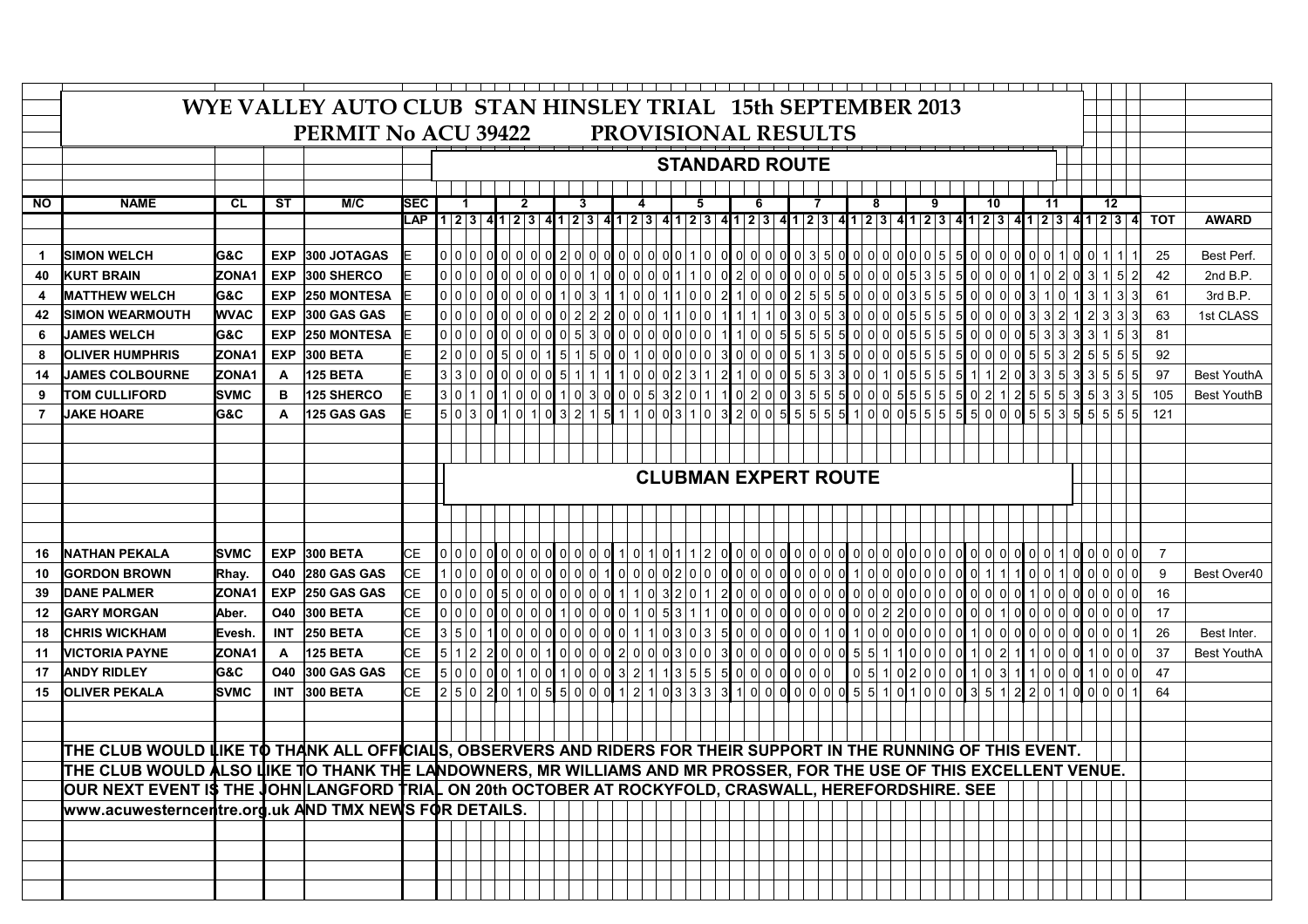|           |                         |               |                 |                        |             |     |                           |                                               |                |                    |                                |                |                                     |   |                                      |     |  |                                                                            | <b>CLUBMAN ROUTE</b>          |     |              |                                                                                                                                                                                                                                                                     |          |             |              |                                 |          |          |                |              |                                     |          |                     |                |                    |
|-----------|-------------------------|---------------|-----------------|------------------------|-------------|-----|---------------------------|-----------------------------------------------|----------------|--------------------|--------------------------------|----------------|-------------------------------------|---|--------------------------------------|-----|--|----------------------------------------------------------------------------|-------------------------------|-----|--------------|---------------------------------------------------------------------------------------------------------------------------------------------------------------------------------------------------------------------------------------------------------------------|----------|-------------|--------------|---------------------------------|----------|----------|----------------|--------------|-------------------------------------|----------|---------------------|----------------|--------------------|
|           |                         |               |                 |                        |             |     |                           |                                               |                |                    |                                |                |                                     |   |                                      |     |  |                                                                            |                               |     |              |                                                                                                                                                                                                                                                                     |          |             |              |                                 |          |          |                |              |                                     |          |                     |                |                    |
|           |                         |               |                 |                        |             |     |                           |                                               |                |                    |                                |                |                                     |   |                                      |     |  |                                                                            |                               |     |              |                                                                                                                                                                                                                                                                     |          |             |              |                                 |          |          |                |              |                                     |          |                     |                |                    |
| <b>NO</b> | <b>NAME</b>             | CL            | ST              | M/C                    | <b>ISEC</b> |     | 1                         |                                               | $\overline{2}$ |                    | 3                              |                |                                     | 4 |                                      | 5   |  | 6                                                                          |                               |     |              | 8                                                                                                                                                                                                                                                                   |          | 9           |              |                                 | 10       |          | 11             |              |                                     | 12       |                     |                |                    |
|           |                         |               |                 |                        | <b>LAP</b>  |     |                           |                                               |                |                    |                                |                |                                     |   |                                      |     |  |                                                                            |                               |     |              | $123   4123   4123   4123   4123   4123   4123   4123   4123   4123   4123   4123   4123   4123   4123   4123   4123   4123   4123   4123   4123   4123   4123   4123   4123   4123   4123   4123   4123   4123   4123   4123   4123   4123   4123   4123   4123  $ |          |             |              |                                 |          |          |                |              |                                     |          |                     | <b>4</b> TOTAL | <b>AWARD</b>       |
|           |                         |               |                 |                        |             |     |                           |                                               |                |                    |                                |                |                                     |   |                                      |     |  |                                                                            |                               |     |              |                                                                                                                                                                                                                                                                     |          |             |              |                                 |          |          |                |              |                                     |          |                     |                |                    |
| 44        | <b>MARTYN WILMORE</b>   | C90           |                 | <b>050 250 SCORPA</b>  |             |     |                           |                                               |                |                    |                                |                |                                     |   |                                      |     |  |                                                                            |                               |     |              |                                                                                                                                                                                                                                                                     |          |             |              |                                 |          |          |                |              |                                     |          | $\overline{0}$      | $\mathsf{O}$   | Best Over50        |
| 24        | <b>NIGEL TOMKINS</b>    | <b>SVMC</b>   | <b>O50</b>      | <b>250 BETA</b>        |             |     |                           |                                               |                |                    |                                |                |                                     |   |                                      |     |  |                                                                            |                               |     |              |                                                                                                                                                                                                                                                                     |          |             |              |                                 |          |          |                |              |                                     |          |                     | $\overline{2}$ |                    |
| 19        | O. VICTOR-TROTT         | S.Shr.        | <b>INT</b>      | 300 BETA               |             |     | 1 0 0                     | $0$ 0 $0$ 0 $0$                               |                |                    | 0 0 0 0                        |                | 0 0 0                               |   | 0 0 0 0                              |     |  | $0$ $0$ $0$ $0$                                                            | 0 0 0 0                       |     |              | 0 0 0 0                                                                                                                                                                                                                                                             | 0 0 2 0  |             |              | 1000                            |          |          | 0 0 0 0        |              | $0$ 0 $0$ 0 $0$                     |          |                     | $\overline{4}$ | Best Inter.        |
| 23        | <b>MARTYN GOODALL</b>   | CHG           | <b>O50</b>      | <b>249 SCORPA</b>      |             |     | 0 0                       | $0$ $0$ $0$ $0$ $0$                           |                |                    | 0 0 0 0                        |                | $\Omega$ $\Omega$ $\Omega$ $\Omega$ |   | 0 0 0 0                              |     |  | $0$ $0$ $0$ $0$                                                            | $ol$ $ol$ $ol$ $ol$           |     |              | $ol$ $ol$ $ol$ $ol$                                                                                                                                                                                                                                                 | 0 0 0 0  |             | $\Omega$     | 0                               | $\Omega$ |          | ol ol          |              | $0$ $0$ $0$ $0$                     |          | $\Omega$            | 6              |                    |
| 32        | <b>ANDY PERRY</b>       | ZONA1         | <b>O50</b>      | <b>250 BETA</b>        |             |     | 0 0 0                     | $0$ 1 $0$ $0$                                 |                |                    | 0 0 0 0                        |                | 0 0 0 0                             |   | 0 0 0 0                              |     |  | 0 0 0 0                                                                    |                               |     |              |                                                                                                                                                                                                                                                                     | 0.51010  |             |              | 00000                           |          |          | 1000           | $\Omega$     |                                     |          | $\overline{0}$<br>0 | 9              |                    |
| 38        | <b>MERVYN POWELL</b>    | <b>WVAC</b>   |                 | <b>NOV 250 MONTESA</b> |             |     | 1 0 3                     | $0$ $0$ $0$ $0$ $0$                           |                |                    | 0 0 2 0                        |                | 0 0 0 0                             |   | 0 0 0 0                              |     |  | $0$ $0$ $0$ $0$ $0$                                                        | $ 0 $ $ 0 $ $ 2 $             |     |              | 1000                                                                                                                                                                                                                                                                | 0 0 0 0  |             |              | $\Omega$                        |          |          | 0000           |              | $\Omega$                            | $\Omega$ | $\Omega$            | 12             | 40cBest Nov        |
| 49        | <b>ANDREW HOLVEY</b>    | Ponty.        |                 | O40 300 BETA           |             |     | 0                         | 10000                                         |                |                    | <u>of of of of of of of of</u> |                |                                     |   | 0 0 0 0                              |     |  | $0$ $0$ $0$ $0$ $0$                                                        | 113                           | 1 0 |              | 0 0 0 0                                                                                                                                                                                                                                                             | 0 0 0    | $\mathbf 0$ | $\Omega$     | -01 O                           |          |          | 0   0   0      |              |                                     | 2 0 0    | $\overline{0}$      | 12             | 39cBest O40        |
| 36        | <b>PHIL EVANS</b>       | Ponty.        | T/S             | 175 YAMAHA             |             |     | 0 0 0                     | $0$ $0$ $0$ $0$ $0$                           |                |                    | 00001                          |                |                                     |   | 11100000000                          |     |  |                                                                            |                               |     |              | 0 0 0 0 0 0 0 0 0 0 0 2                                                                                                                                                                                                                                             | 0 0 0 0  |             |              | 5000                            |          |          | 10000          | $\Omega$     |                                     | $ 0 $ 1  | $\mathbf{0}$        | 13             | Best T/Shock       |
| 22        | <b>PHIL MARSH</b>       | <b>SVMC</b>   | <b>O50</b>      | <b>250 GAS GAS</b>     |             |     | 3 0 0                     | 00000                                         |                |                    |                                |                |                                     |   | 1020010000000                        |     |  |                                                                            |                               |     |              | 0 0 0 0 0 0 0 0 0 0 0 0                                                                                                                                                                                                                                             | 0 0 1 0  |             |              | 0 0 0 0                         |          |          | 20000          |              |                                     | $ 0 $ 1  | 5                   | 18             | 38c                |
| 21        | <b>ALEX MUIRHEAD</b>    | ZONA1         |                 | NOV 250 JOTAGAS        |             |     | 0 0 2                     | $0$ $0$ $0$ $0$                               |                |                    | 0 0 2 0                        |                | 이 1  이                              |   | 0 0 0 0                              |     |  | $0$ 0 1 0                                                                  | 0 0 0 0                       |     | $\mathbf{0}$ | 1 0                                                                                                                                                                                                                                                                 | 10000    |             | 0I           | 2 1                             | -0       |          | 0 2 0 0        |              | 0 3 0 0                             |          |                     | 18             | 36c                |
| 27        | <b>DAVID MORRIS</b>     | <b>CHG</b>    | <b>O50</b>      | 300 JOTAGAS            |             |     | 5 0 2                     | $0$ $0$ $0$ $0$ $0$                           |                |                    | 0 0 1 0 0 0 0 0                |                |                                     |   | 0 0 0 0                              |     |  |                                                                            |                               |     |              | $\begin{bmatrix} 0 & 0 & 0 & 0 & 0 & 0 & 0 & 5 & 0 & 0 & 0 & 0 & 0 \end{bmatrix}$                                                                                                                                                                                   | 0 0 1    |             | $\mathbf{0}$ | 1 0 0                           |          |          | 00000          |              | $0$ 0 0 3                           |          | $\overline{0}$      | 19             |                    |
| 26        | PHILL GARDNER           | ZONA1         | O40             | 250 GAS GAS            |             |     | 3 0 0                     | 3000                                          |                |                    | 00000                          |                | 1 2 1 0                             |   | 0 0 0 0                              |     |  | $\overline{0}$ $\overline{0}$ $\overline{0}$ $\overline{0}$ $\overline{0}$ | $0 \mid 3 \mid 3 \mid 0 \mid$ |     |              | 2000                                                                                                                                                                                                                                                                | 0 0 0    |             | $\mathbf{0}$ |                                 | 11 Ol    |          | <b>OLO</b> 0 0 |              | 0 0 2 0                             |          | 0                   | 23             |                    |
| 47        | <b>MATT HANNEY</b>      |               |                 | O40 300 BETA           |             |     | 0 1 0                     | $0$ 0 5 0                                     |                |                    | 10001                          |                |                                     |   | 2 1 0 0 0 5 0 0                      |     |  |                                                                            | 1000000000                    |     |              | 1000                                                                                                                                                                                                                                                                | 0 0 5 1  |             |              | 00000                           |          |          | 11100          |              | $\Omega$ $\Omega$ $\Omega$ $\Omega$ |          | $\overline{0}$      | 26             |                    |
| 46        | <b>TONY HAYDEN</b>      |               | <b>O40</b>      | <b>200 BETA</b>        |             |     | 1 2 2                     | $0$ $0$ $0$ $0$                               |                |                    |                                |                |                                     |   | 0 5 1 0 0 0 0 0 0 0 0 0              |     |  |                                                                            |                               |     |              | 00000000000000                                                                                                                                                                                                                                                      | 0 5 5 0  |             |              | 50001                           |          |          | lololol        |              | 0 0 0 0                             |          | $\overline{0}$      | 29             |                    |
| 29        | <b>IAN THOMPSON</b>     | ZONA1         | <b>O40</b>      | 250 SHERCO             |             |     | 0 5 2 0 1 00              |                                               |                |                    |                                |                |                                     |   | 0 2 0 0 0 0 0 0 0 1 0 0              |     |  |                                                                            |                               |     |              | 0 1 0 0 0 2 0 0 1 0 0 0 0 5 0                                                                                                                                                                                                                                       |          |             |              | $5$ 2 0 1                       |          |          | 10111          | $\mathbf{0}$ |                                     | 1 1 0    | $\overline{0}$      | 33             |                    |
| 43        | <b>MALCOLM HOWELLS</b>  | <b>WVAC</b>   |                 | NOV 250 GAS GAS        |             |     | 3 1 0                     | $0 \ 3 \ 0 \ 1$                               |                | $\mathbf{0}$<br> 0 |                                | 5 <sub>l</sub> | 1 0 0                               |   | 1 0 0 1                              |     |  | $0$ $0$ $0$ $0$ $0$                                                        |                               |     |              | 1000000000                                                                                                                                                                                                                                                          | 0 2 0 2  |             |              | 5000                            |          |          | 0 1 0 2        | $\mathbf{0}$ |                                     | 3 2 0    |                     | 36             | Best WVAC          |
| 25        | <b>CALLUM COLBOURNE</b> | ZONA1         | В               | <b>125 BETA</b>        |             | 5 1 | 3                         | 1 0 0                                         |                |                    | 0 2 0 2                        |                | 0 2 1 0                             |   | 0500                                 |     |  |                                                                            | 1000000220                    |     |              | 1 1 3                                                                                                                                                                                                                                                               | 0 5 5 5  |             |              | 5 0 0                           |          |          | 0 2 0 2        |              | $0 \ 3 \ 0 \ 2$                     |          |                     | 65             | <b>Best YouthB</b> |
| 20        | <b>STEVE THOMPSON</b>   | <b>Dudley</b> | T/S             | 225 CHEETAH            |             |     |                           | $\Omega$                                      |                |                    | 5 <sup>1</sup>                 |                | 0                                   |   |                                      | 0 5 |  | $ 0 $ 0                                                                    |                               |     |              |                                                                                                                                                                                                                                                                     | $\Omega$ |             |              | $\Omega$                        |          | $\Omega$ |                |              | $\mathbf{B}$                        |          |                     | <b>RET</b>     |                    |
|           |                         |               |                 |                        |             |     |                           |                                               |                |                    |                                |                |                                     |   |                                      |     |  |                                                                            |                               |     |              |                                                                                                                                                                                                                                                                     |          |             |              |                                 |          |          |                |              |                                     |          |                     |                |                    |
|           |                         |               |                 |                        |             |     |                           |                                               |                |                    |                                |                |                                     |   |                                      |     |  |                                                                            |                               |     |              |                                                                                                                                                                                                                                                                     |          |             |              |                                 |          |          |                |              |                                     |          |                     |                |                    |
|           |                         |               |                 |                        |             |     |                           |                                               |                |                    |                                |                |                                     |   |                                      |     |  |                                                                            |                               |     |              |                                                                                                                                                                                                                                                                     |          |             |              |                                 |          |          |                |              |                                     |          |                     |                |                    |
|           |                         |               |                 |                        |             |     |                           |                                               |                |                    |                                |                |                                     |   |                                      |     |  |                                                                            |                               |     |              |                                                                                                                                                                                                                                                                     |          |             |              |                                 |          |          |                |              |                                     |          |                     |                |                    |
|           |                         |               |                 |                        |             |     |                           |                                               |                |                    |                                |                |                                     |   |                                      |     |  |                                                                            | <b>SPORTSMAN ROUTE</b>        |     |              |                                                                                                                                                                                                                                                                     |          |             |              |                                 |          |          |                |              |                                     |          |                     |                |                    |
|           |                         |               |                 |                        |             |     |                           |                                               |                |                    |                                |                |                                     |   |                                      |     |  |                                                                            |                               |     |              |                                                                                                                                                                                                                                                                     |          |             |              |                                 |          |          |                |              |                                     |          |                     |                |                    |
| 37        | <b>GARRY JONES</b>      | Ponty.        |                 | <b>O50 300 GAS GAS</b> |             |     | 0 0 0                     | $\Omega$ of a solicitor $\Omega$ and $\Omega$ |                |                    |                                |                |                                     |   | $\log$ of $\log$ of $\log$ of $\log$ |     |  |                                                                            |                               |     |              | 000000000000000000000000000000                                                                                                                                                                                                                                      |          |             |              |                                 |          |          |                |              | $0$ 0 $0$ $0$ $0$                   |          | $\Omega$            | $\overline{1}$ | Best Over50        |
| 45        | <b>JON BLISS</b>        | Swind.        | <b>O50</b>      | 140 COTSWOLDS          |             |     | 0 0 0 0 0 0               |                                               |                |                    |                                |                |                                     |   | 0 0 5 0 2 0 0 0 0 0 0 0              |     |  |                                                                            |                               |     |              |                                                                                                                                                                                                                                                                     |          |             |              | $\circ$ $\circ$ $\circ$ $\circ$ |          |          | $ 1 $ $ 0 $    |              | $\circ$ $\circ$ $\circ$ $\circ$     |          |                     | 8              |                    |
| 34        | <b>MALCOLM HERBERT</b>  | <b>WVAC</b>   | <b>O50</b>      | <b>200 BETA</b>        |             |     |                           |                                               |                |                    |                                |                |                                     |   |                                      |     |  |                                                                            |                               |     |              |                                                                                                                                                                                                                                                                     |          |             |              |                                 |          |          |                |              |                                     |          |                     | 12             |                    |
| 33        | <b>BILL ANDREWS</b>     | ZONA1         | O <sub>50</sub> | <b>250 BETA</b>        |             |     | $\overline{0}$            | 00000                                         |                |                    | 0 0 3 0                        |                | $21$ of of of                       |   | $0 \mid 1 \mid 0 \mid 0$             |     |  | $\overline{0}$ $\overline{0}$ $\overline{0}$ $\overline{0}$ $\overline{0}$ |                               |     |              | 2 0 0 0 0 0 0 0 0 0 0 0 0                                                                                                                                                                                                                                           |          |             |              | 0 0 0 0                         |          |          | 3  0  3        |              |                                     | 11 OI O  | $\Omega$            | 17             |                    |
| 35        | <b>ROB COBLEY</b>       | Ponty.        | T/S             | 175 MAJESTY            |             |     | 000                       | 0000                                          |                |                    | 0 5 3 1                        |                |                                     |   | 1001100000                           |     |  |                                                                            |                               |     |              | 0 0 0 1 2 0 0 0 0 0 0 0 0 0 0 0 0                                                                                                                                                                                                                                   |          |             |              | $0$   1 $0$   0 $1$             |          |          | $0$ 1 3 0      |              | 0000                                |          | 0                   | 19             | Best T/Shock       |
| 28        | <b>ANDREW HUMPHRIS</b>  | ZONA1         | <b>O50</b>      | <b>125 BETA</b>        |             |     | 0   0   5   0   0   0   0 |                                               |                |                    |                                |                |                                     |   |                                      |     |  |                                                                            |                               |     |              |                                                                                                                                                                                                                                                                     |          |             |              |                                 |          |          |                |              |                                     |          |                     | 20             |                    |
| 41        | <b>SAM SMETHAM</b>      | ZONA1         | В               | 125 BETA               |             |     |                           |                                               |                |                    |                                |                |                                     |   |                                      |     |  |                                                                            |                               |     |              |                                                                                                                                                                                                                                                                     |          |             |              |                                 |          |          |                |              |                                     |          |                     | 25             | <b>Best YouthB</b> |